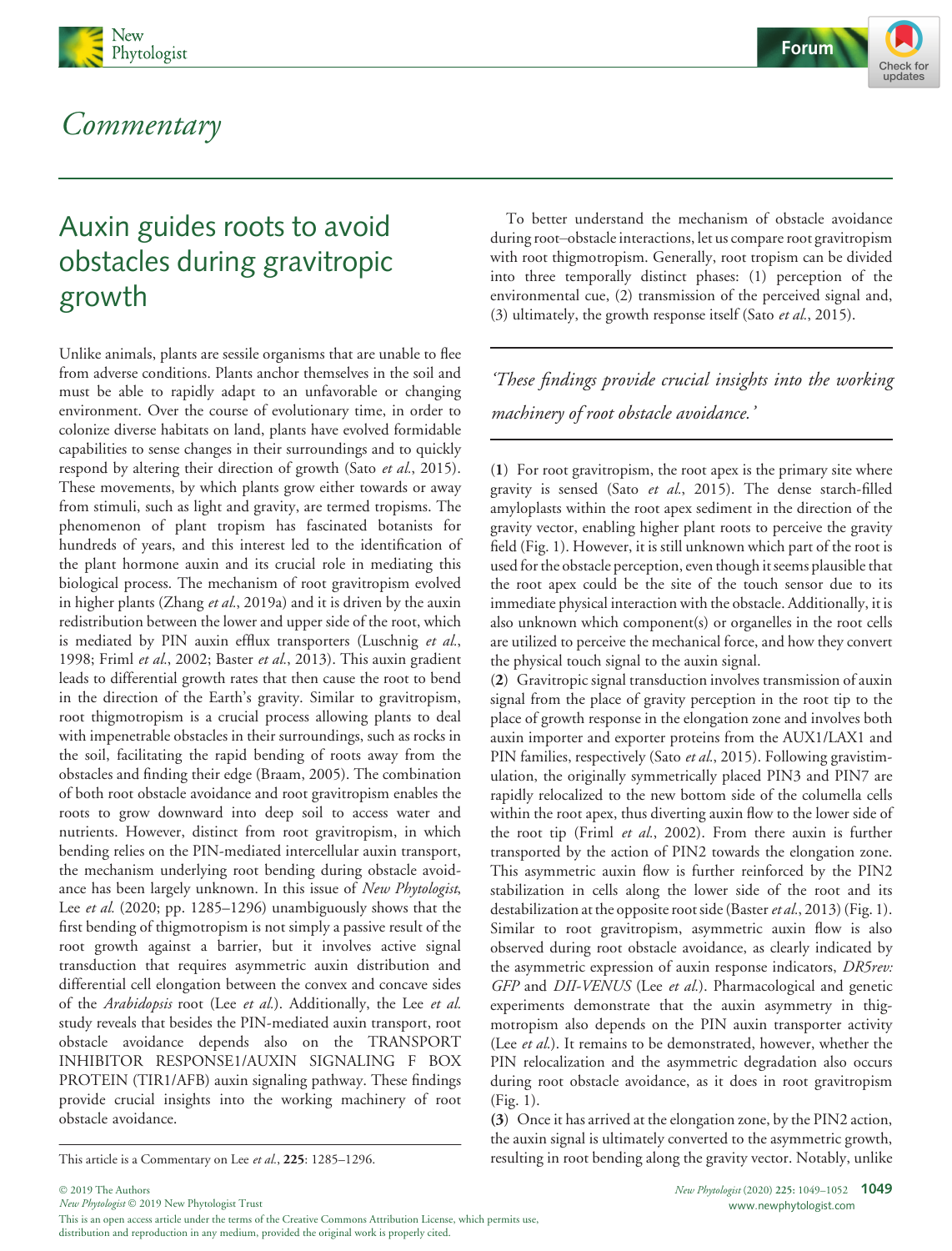

Fig. 1 Mechanistic comparison of gravitropism and thigmotropism in roots of higher plants. After horizontal gravistimulation, the sedimentation of amyloplasts within root apex cells triggers both the re-localization of PIN3/PIN7 within root columella cells and the asymmetric degradation of PIN2 between the upper and lower sides of the root to redirect the intercellular auxin flow along the lower side towards the elongation zone, where auxin inhibits growth. This auxin redistribution coincides with the cytosolic calcium ion  $(Ca^{2+})$  waves, which in turn trigger the production of apoplastic reactive oxygen species (ROS) and pH changes that may be linked to growth regulation. During root obstacle avoidance, it is unknown which part of the root is used for touch perception and which component(s)/organelles trigger the PIN-mediated asymmetric auxin distribution.  $Ca<sup>2+</sup>$  waves were observed in root thigmotropism and have been recognized to facilitate root bending through the downstream pH and ROS signals as in root gravitropism. Blocking Ca<sup>2+</sup> signaling interferes with the PIN-mediated auxin redistribution during obstacle avoidance, implying the existence of a feedback loop between the  $Ca<sup>2+</sup>$  wave and the auxin distribution. This can occur through demonstrated Ca<sup>2+</sup> effect on PIN subcellular distribution. Both root gravitropism and thigmotropism rely on the TIR1/AFB-mediated auxin signaling pathway to regulate differential epidermal cell elongation and ultimately the root bending.



Fig. 2 A model for the evolution of root gravitropism and thigmotropism. True roots evolved in the vascular plant lineages; roots of the early diverging vascular plants such as ferns and lycophytes only show slow, rudimentary root gravitropism, but whether they also evolved thigmotropism is still unknown. The fast, effective PIN-mediated root gravitropism evolved in seed plants, accompanied by the emergence of the PIN clade containing gymnosperm PING/H and angiosperm PIN2 proteins, as well as the gymnosperm PINE and angiosperm PIN3 clade. Although the two PIN clades are also critical for thigmotropism as reported in this issue of New Phytologist by Lee et al. (2020; pp. 1285–1296), additional evidence is needed to show whether the efficient root thigmotropism only evolved in the seed plants.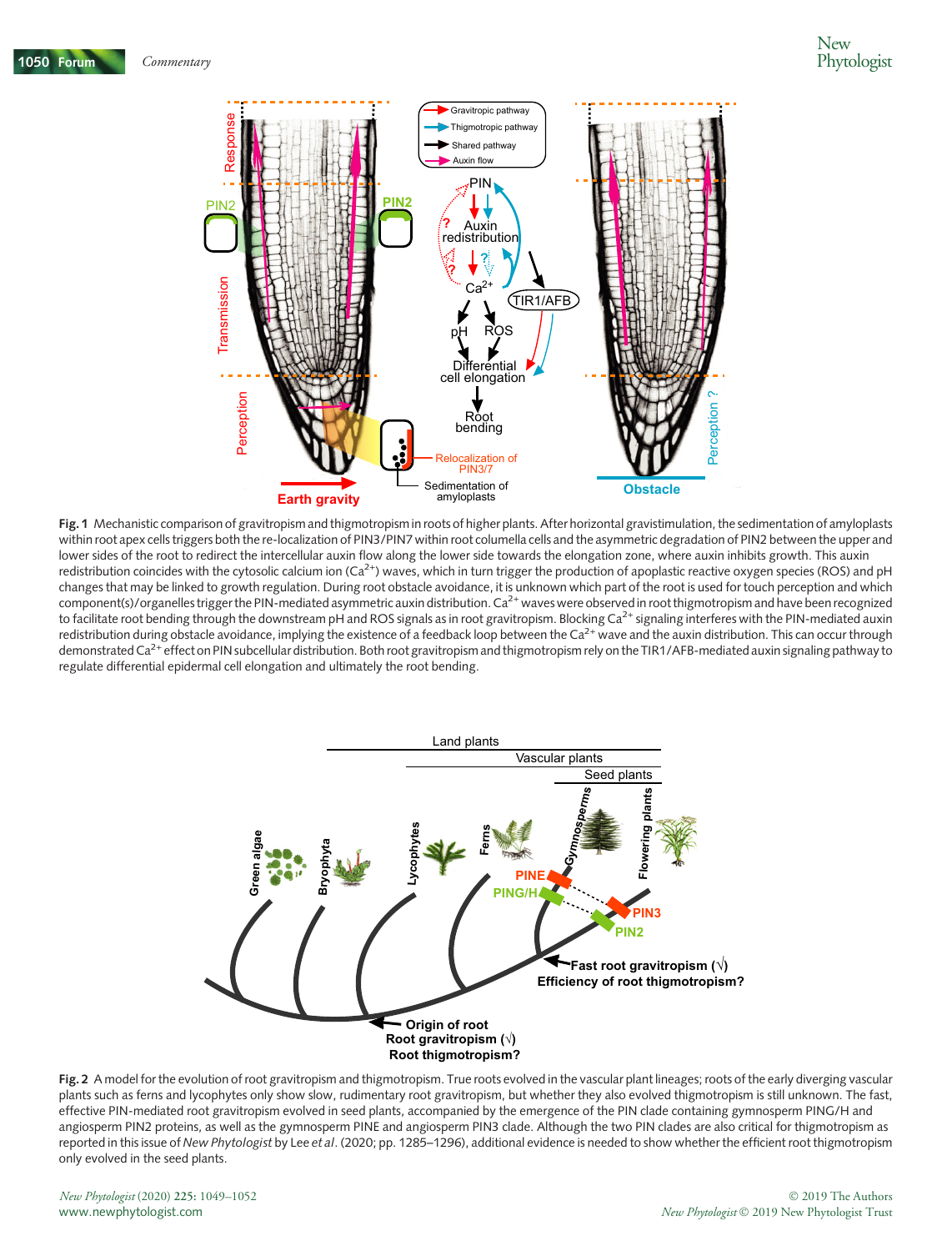in root gravitropism, for which the bending initiates in the distal elongation zone (DEZ), the first bending in root thigmotropism occurs in the central elongation zone (CEZ) above the DEZ (Fasano et al., 2002). In gravitropism, auxin inhibits growth at the lower root side by the rapid action of TIR1/AFB auxin signaling (Fendrych et al., 2018). Similarly, root bending in thigmotropism also depends on the TIR1/AFB-mediated auxin signaling (Lee et al.; Zhang et al., 2019b), but the details of the downstream cellular processes leading to growth regulation are unclear in both types of tropism (Fig. 1).

In addition to auxin, several other signals, such as calcium ion (Ca<sup>2+</sup>), pH and reactive oxygen species (ROS) have been implicated in the regulation of both root gravitropism and thigmotropism (Nakagawa et al., 2007) (Fig. 1). During root bending, the cytosolic  $Ca^{2+}$  concentration rapidly increases in the epidermal cells on the convex root side, and the increased  $Ca^{2+}$ levels are linked with the production of apoplastic ROS and cytoplasmic acidification, which are involved in cell elongation (Monshausen et al., 2009). Regarding root gravitropism, it has been observed that auxin distribution is somehow linked to the cytosolic Ca<sup>2+</sup> wave (Sato *et al.*, 2015; Su *et al.*, 2017) and Ca<sup>2+</sup>, in turn, regulates PIN localization and gravitropism (Zhang et al., 2011). It seems plausible that the PIN-mediated auxin redistribution in root thigmotropism may also trigger  $Ca^{2+}$  signaling; however, it remains to be addressed. Notably, the Lee et al. study also nicely shows that inhibition of  $Ca^{2+}$  signaling blocks the asymmetric auxin distribution, suggesting a more complex feedback regulation between the auxin and  $Ca^{2+}$  signaling pathways during root bending in both contexts. Among the outstanding questions are whether auxin and  $Ca^{2+}$  act in a common or parallel signaling pathway in the regulation of tropisms and what are the upstream and downstream processes?

Notably, observation of Arabidopsis root movement has revealed that root bending takes place within 20 min after contact with the barrier (Lee et al.), indicating that root obstacle avoidance might be a rapid process. Recently, it has been shown that root gravitropism in flowering plants is also highly efficient when compared with that in basal vascular plants such as lycophytes and ferns (Zhang et al., 2019a). These results imply that, to better adapt to terrestrial environments with constantly changing environments, higher plants evolved more efficient tropism responses compared with their predecessors, to facilitate their successful colonization of the land. Rapid, efficient root gravitropism evolved in seed plants (i.e. gymnosperms and flowering plants); nevertheless, it is unclear when during evolution active, efficient thigmotropism appeared (Fig. 2). Studies have revealed that efficient tropism relies on the PIN3 clade (PIN3/4/7 in Arabidopsis) and the PIN2 clade in flowering plants (Zhang et al., 2019a), since these PIN genes are able to rapidly adjust and redirect the auxin flow (Su et al., 2017). Analysis of the PIN phylogeny and comparison of the root structures implies that efficient thigmotropism could have also evolved only in seed plants. Based on the phylogenetic tree of PIN protein sequences, the gymnosperm PINH/G proteins are in the same clade as flowering plant PIN2, and interspecies complementation reveals that their functions are equivalent in root gravitropism, while the gymnosperm PINE groups in the same clade with

flowering plant PIN3/4/7 (Fig. 2). However, the proteins in the two PIN clades are not present in lower plants including the ferns and lycophytes (Bennett et al., 2014) (Fig. 2). Additionally, the anatomic root structure of seed plants is quite distinct as compared to the roots of early diverging extant vascular plants, lycophytes and ferns (Zhang et al., 2019a). Thus, it still needs to be clarified whether basal vascular plants possess similar thigmotropic activity as found in flowering plants, and if so, if their roots utilize the PIN proteins from the other clades to regulate this process. Such studies would shed light on an eventual co-evolution of root thigmotropism and gravitropism, revealing how plants after colonizing land 'learned' to deal with challenging conditions of growing through different types of soils.

#### Acknowledgements

JF is supported by the funding from the European Research Council under the European Union's Horizon 2020 research and innovation Programme (ERC grant agreement no. 742985) and Austrian Science Fund (FWF, grant no. I 3630-B25). YZ is supported by the ISTFELLOW program. We apologize to authors whose work could not be cited due to space limitations.

### **ORCID**

Jiří Friml D https://orcid.org/0000-0002-8302-7596 Yuzhou Zhang D https://orcid.org/0000-0003-2627-6956

Yuzhou Zhang and Jiří Friml\* D

Institute of Science and Technology (IST) Austria, 3400 Klosterneuburg, Austria (\*Author for correspondence: tel +43 2243 9000 5401; email jiri.friml@ist.ac.at)

#### References

- Baster P, Robert S, Kleine-Vehn J, Vanneste S, Kania U, Grunewald W, De Rybel B, Beeckman T, Friml J. 2013. SCFTIR1/AFB-auxin signaling regulates PIN vacuolar trafficking and auxin fluxes during root gravitropism. EMBO Journal 32: 260–274.
- Bennett T, Brockington SF, Rothfels C, Graham SW, Stevenson D, Kutchan T, Rolf M, Thomas P, Wong GK, Leyser O et al. 2014. Paralogous radiations of PIN proteins with multiple origins of noncanonical PIN structure. Molecular Biology and Evolution 31: 2042–2060.
- Braam J. 2005. In touch: plant responses to mechanical stimuli. New Phytologist 165: 373–389.
- Fasano JM, Massa GD, Gilroy S. 2002. Ionic signaling in plant responses to gravity and touch. Journal of Plant Growth Regulation 21: 71–88.
- FendrychM, AkhmanovaM,Merrin J, GlancM, Hagihara S,Takahashi K, Uchida N, Torii KU, Friml J. 2018.Rapid and reversible root growth inhibition by TIR1 auxin signaling. Nature Plants 4: 453–459.
- Friml J, Wisniewska J, Benkova E, Mendgen K, Palme K. 2002. Lateral relocation of auxin efflux regulator PIN3 mediates tropism in Arabidopsis. Nature 415: 806– 809.
- Lee H-J, Kim H-S, Park JM, Cho HS, Jeon JH. 2020. PIN-mediated polar auxin transport facilitates root–obstacle avoidance. New Phytologist 225: 1285–1296.